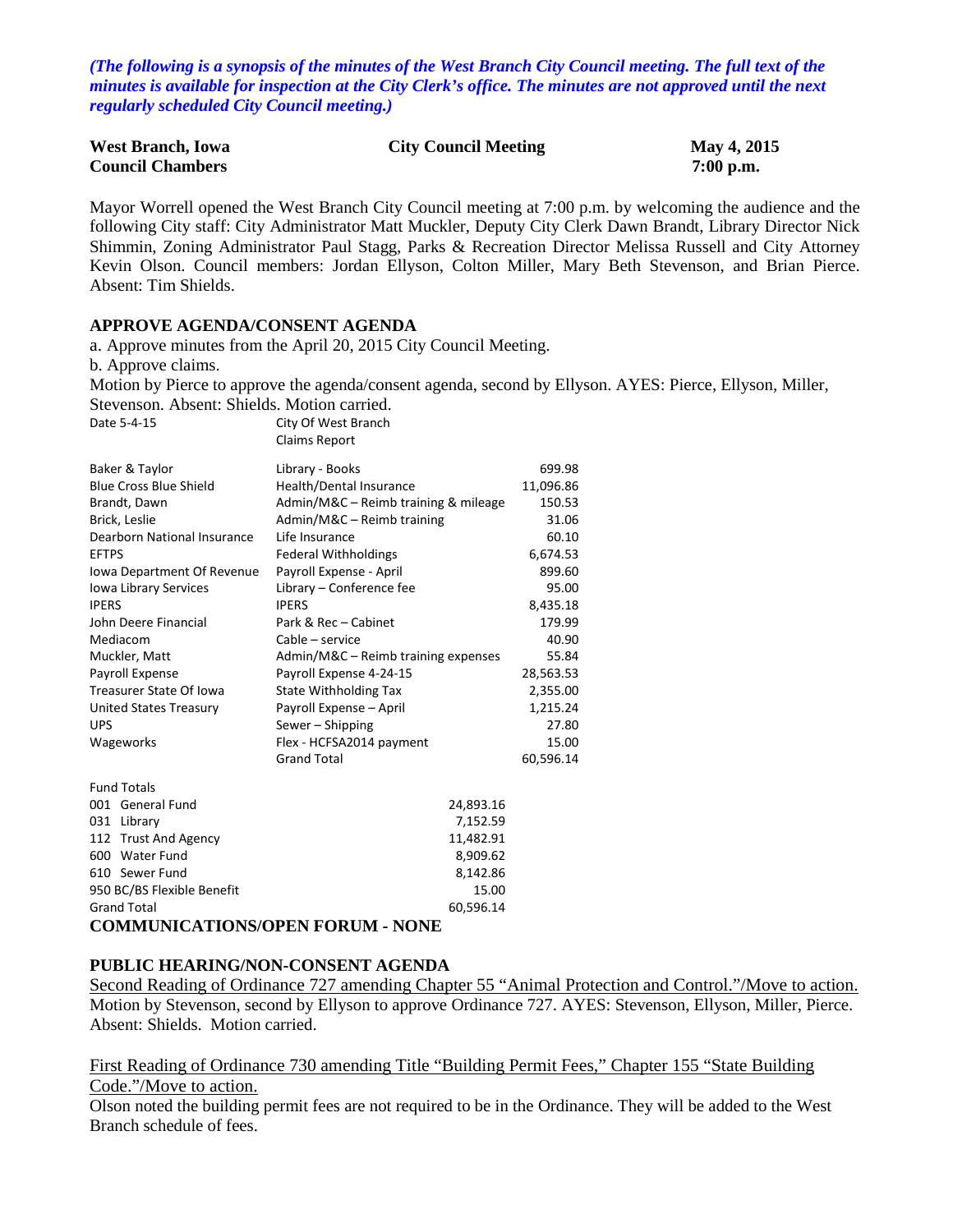Motion by Ellyson, second by Pierce to approve Ordinance 730. AYES: Ellyson, Pierce, Miller, Stevenson. Absent: Shields. Motion carried.

Resolution 1191, setting a public hearing on the proposal to enter into an agreement with Casey's Marketing Company including the provision of annual appropriation tax payments in an amount not to exceed \$561,348.65./Move to action.

Councilperson Miller commented on the \$100,000 additional cost of the project due to moving the entryway into the motel. Miller and Ellyson agreed they would like to see the motel property owner improve and invest in their property. Olson added that improvements for the motel property could be put in an easement agreement. Motion by Miller, second by Ellyson to approve Resolution 1191. AYES: Miller, Ellyson, Stevenson, Pierce. Absent: Shields. Motion carried.

Resolution 1298, approving those certain agreements in connection with the Parkside Drive Road Improvements Project./Move to action.

Muckler commented there are three agreements, a temporary construction agreement with Gary Kofron and Shivji LLC DBA as BP Amoco. A reimbursement agreement with Shivji LLC allows for the culvert to be paid on a payment plan for 6 months.

Motion by Pierce, second by Ellyson to approve Resolution 1298. AYES: Pierce, Ellyson, Miller, Stevenson. Absent: Shields Motion carried.

Resolution 1299, adding building permit and cemetery fees to the West Branch Schedule of Fees./Move to action.

Stagg said this resolution adds the building permit fees to the schedule of fees.

Motion by Stevenson, second by Pierce to approve Resolution 1299. AYES: Stevenson, Pierce, Ellyson, Miller. Absent: Shields Motion carried.

Resolution 1300, adopting the 2015 Residential Development Incentive Package./Move to action.

Olson explained the four items in the package, a property tax rebate on the City general fund portion will be issued for five years from date of occupancy or when the total rebate reaches \$5,000.00. The building permit fee for a residential property shall be flat fee of \$500.00, sewer and water connection fees shall be waived. The incentives are transferable to the owner of an eligible property. Stevenson asked how the incentive package will be marketed and advertised. Muckler suggested promoting it to local realtors, the Home Builders Association, using the leftover summer radio ads and asked for recommendations from the committee members. Motion by Ellyson, second by Stevenson to approve Resolution 1300. AYES: Ellyson, Stevenson, Pierce, Miller. Absent: Shields. Motion carried.

Resolution 1301, approving the use of demolition, electrical, fence, mechanical, and plumbing permit application forms./Move to action.

Stagg explained the use of one building permit form for all permits has caused many questions from residents and contractors. The new forms are more specific and will be used for the single permit request. He is also recommending permit fee changes that are included on the new permit forms.

Motion by Pierce, second by Miller to approve Resolution 1301. AYES: Pierce, Miller, Stevenson, Ellyson. Absent: Shields. Motion carried.

Resolution 1302, approving the Iowa City Area Development Group Investment Commitment./Move to action.

Muckler noted this three year commitment will continue the economic development of interstate commerce activities for the City.

Motion by Miller, second by Pierce to approve Resolution 1302. AYES: Miller, Pierce, Ellyson, Stevenson. Absent: Shields. Motion carried.

Resolution 1303, to fix a date of meeting for a public hearing on amending the current budget for the fiscal years ending June 30, 2015./Move to action.

Muckler said this resolution will set the public hearing for the next Council meeting on May 18, 2015.